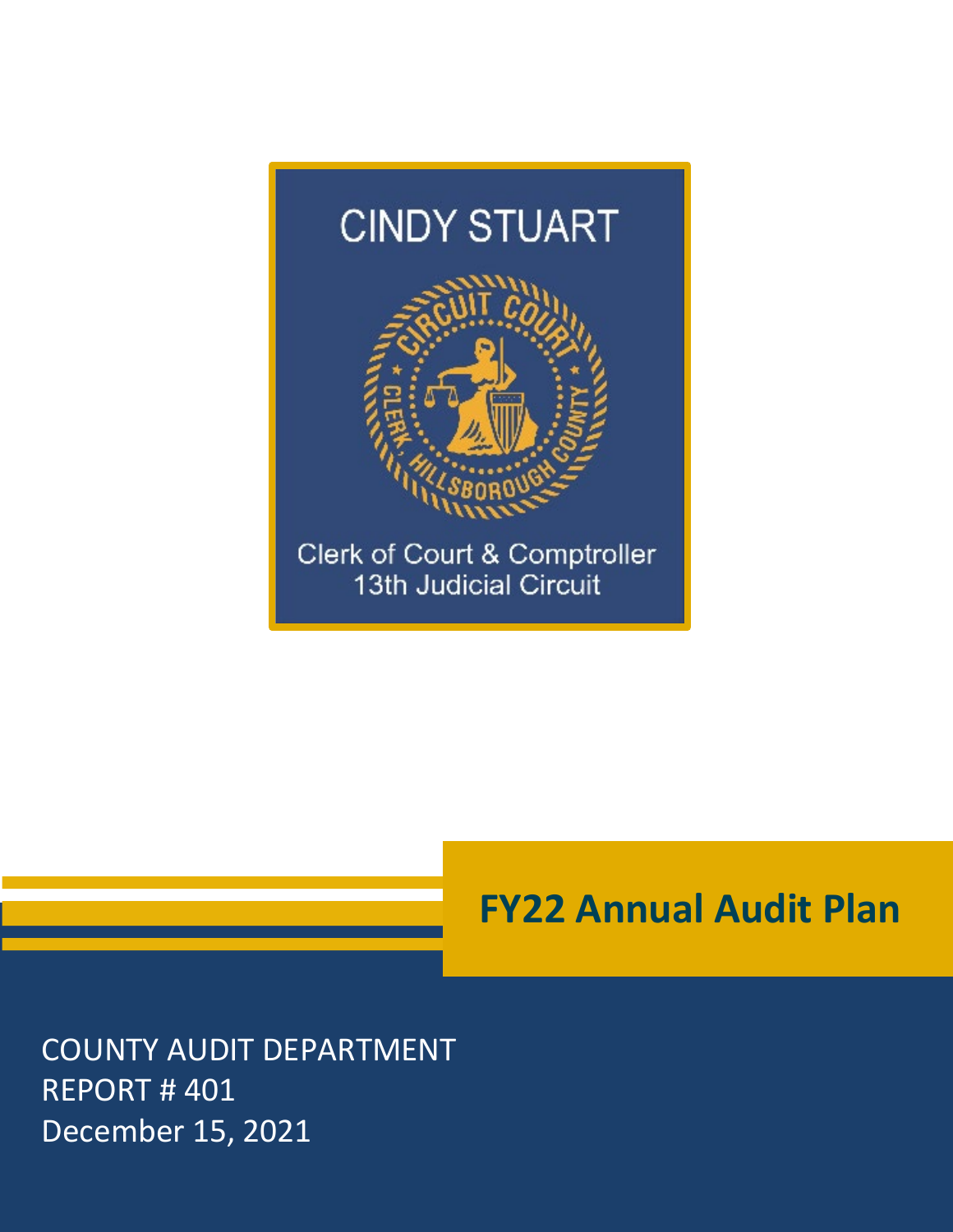The Honorable Kimberly Overman, Chair The Honorable Harry Cohen The Honorable Ken Hagan The Honorable Pat Kemp The Honorable Gwen Myers The Honorable Mariella Smith The Honorable Stacy R. White



Dear Commissioners: December 15, 2021

The County Audit Department has completed the annual risk assessment process and developed an audit plan for fiscal year 2022. It is our goal to prepare an audit work plan that provides value added services, fulfills the County Audit Department's mission, and aligns audit goals and objectives with the Institute of Internal Auditors' Definition of Internal Auditing.

The risk assessment process and audit plan are created in coordination with the County Internal Auditor to ensure we are maximizing audit coverage and minimizing duplication of effort. The following report provides a summary of the risk assessment process and the County Audit Department's FY2022 Annual Audit Plan, approved by Cindy Stuart, Clerk of Court & Comptroller.

Please do not hesitate to contact me at (813) 307-7000 with any questions or comments.

The Audit Team greatly appreciates the cooperation and responsiveness of all who participated in the risk assessment process.

Sincerely,

*Heidi Pinner*  Together, we will get to YES!

Heidi Pinner, CIA CISA CFE CRMA Chief Audit Executive, County Audit Clerk of Court & Comptroller

Copy: Cindy Stuart, Clerk of Court & Comptroller Bonnie Wise, County Administrator Peggy Caskey, County Internal Auditor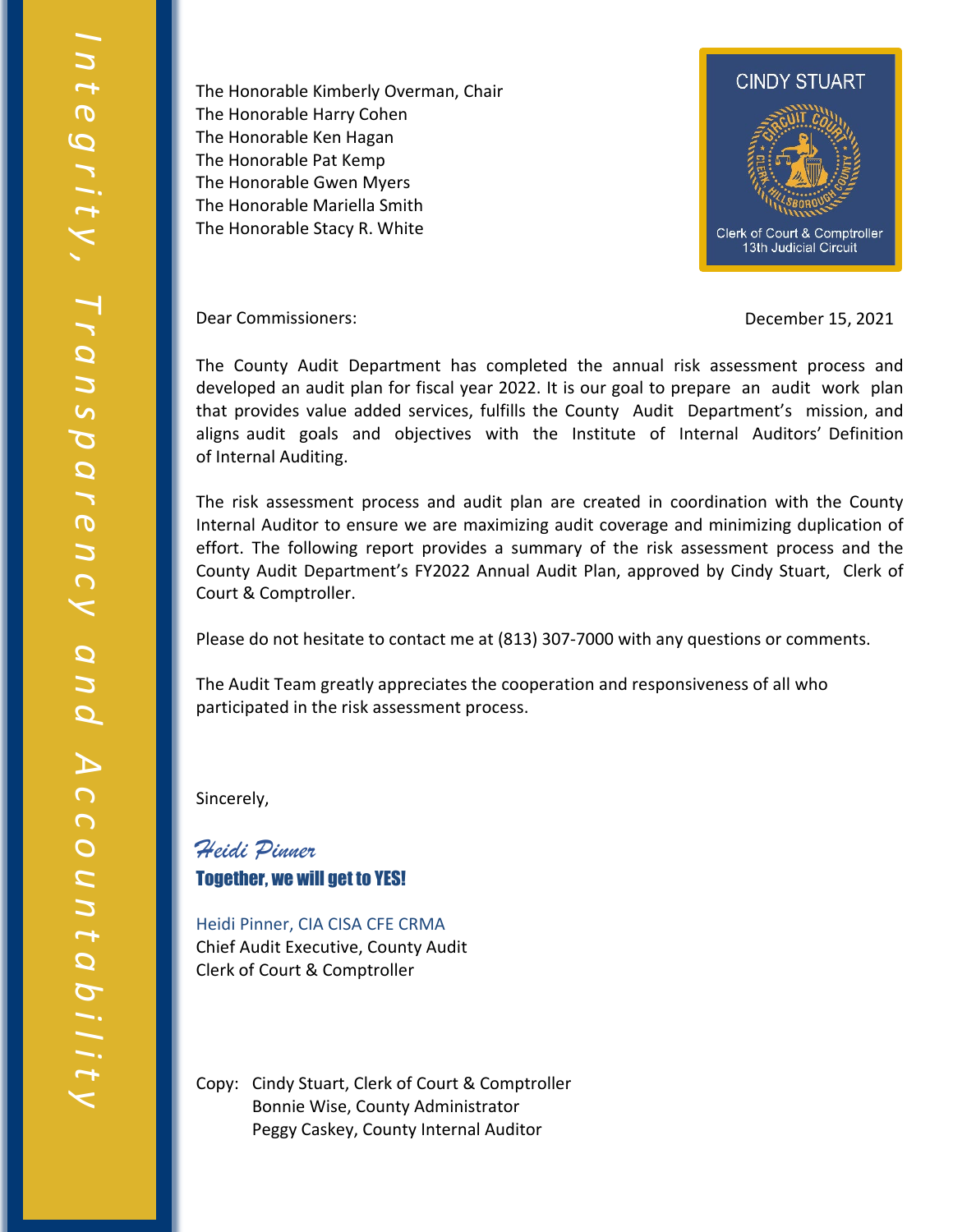#### **RISK ASSESSMENT**

There are a significant number of potential audit areas and topics to consider within the Clerk and Board departments of Hillsborough County. To ensure the most efficient and effective utilization of County Audit resources, the County Audit Department utilizes a comprehensive risk assessment process to develop the annual audit plan. This process is informed by multiple inputs and methodologies as depicted in the following graphic.



Risk is one of the primary factors in selecting areas for audit and as one would expect, the degree of risk varies for different Clerk and County functions. Risk level can be influenced by the complexity of operations, overall financial or operational impact, management's experience, the degree of regulatory influence or oversight, and of course external factors such as a pandemic among other factors. Areas of high risk will traditionally receive more audit attention than those of lower risk. Lower risk areas my also be reviewed, just with less frequency. Management and Board feedback is also solicited and considered each year during the development of the audit plan.

## **ANNUAL PLAN**

There are 7 projects on this year's audit plan which are carryovers from the 2021 Annual Audit Plan and 23 new projects proposed (Plan A). Project carryovers are an intended component of each year's plan to ensure maximized productivity of the County Audit team. Because some capacity is built into the audit plan each year for emerging issues and management requests, the plan also includes a list of secondary projects (Plan B) which can be addressed as resources allow.

The County Audit Department issued a total of 43 audit communications during FY2021 including routine audit reports, management memos, follow up reports and investigative memos.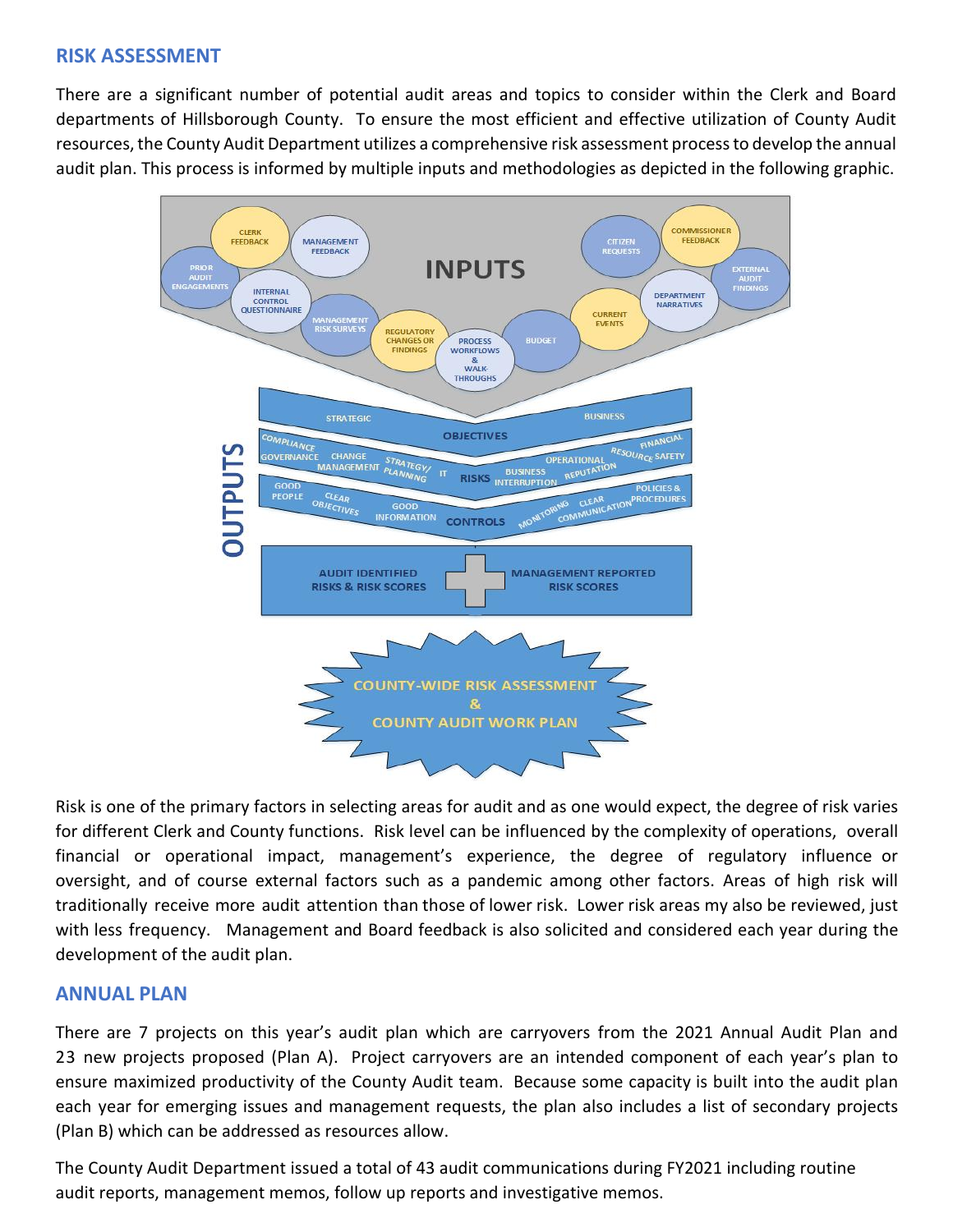## **Hillsborough County Clerk and Comptroller FY22 Annual Audit Plan**

|                         | <b>PROJECT</b>                                                  | <b>DEPARTMENT</b>           | <b>HOURS</b> |
|-------------------------|-----------------------------------------------------------------|-----------------------------|--------------|
|                         |                                                                 |                             |              |
|                         | <b>CARRYOVERS</b>                                               |                             |              |
|                         | <b>CARES</b> Subrecipient Monitoring Plant City                 | <b>BOCC GLOBAL</b>          | 100          |
| $\overline{\mathbf{2}}$ | CARES Subrecipient Monitoring City of Tampa                     | <b>BOCC GLOBAL</b>          | 250          |
| $\overline{\mathbf{3}}$ | <b>CARES</b> Subrecipient Monitoring HCSO                       | <b>BOCC GLOBAL</b>          | 250          |
| 4                       | <b>CARES</b> Subrecipient Monitoring Temple Terrace             | <b>BOCC GLOBAL</b>          | 250          |
| 5                       | Medical Examiner - Outsourced Services                          | Medical Examiner            | 100          |
| 6                       | Emergency Rental Assistance Program - ERA 1 Payment Testing     | Social Services             | 400          |
| 7                       | Indigent Healthcare Surtax Audit                                | <b>Health Care Services</b> | 200          |
|                         |                                                                 |                             |              |
|                         | <b>NEW PROJECTS</b>                                             |                             |              |
| 8                       | <b>Head Start Grant Accounting</b>                              | <b>Head Start</b>           | 500          |
| $\boldsymbol{9}$        | Parks and Recreation - Management of Contracted Services        | Parks and Recreation        | 500          |
| 10                      | Vendor Set-up and W-9 Process Controls                          | Clerk IT                    | 350          |
| 11                      | <b>Surplus Assets - Inventory Controls</b>                      | Facilities                  | 400          |
| 12                      | Contract Management/Compliance - Fire Rescue Bunker Gear        | Fire Rescue                 | 400          |
| 13                      | Contract Management/Compliance - Leachate Disposal              | <b>Water Resources</b>      | 400          |
| 14                      | <b>Controlled Substances Inventory Management</b>               | Fire Rescue                 | 400          |
| 15                      | System Access Controls - ServTrac                               | <b>Aging Services</b>       | 150          |
| 16                      | System Access Controls - Provider Database                      | <b>Health Care Services</b> | 150          |
| 17                      | System Access Controls - Unity                                  | <b>Homeless Services</b>    | 150          |
| 18                      | IIO - CyberSecurity TBD - Post Implementation Audit             | <b>IIO</b>                  | 400          |
| 19                      | American Rescue Plan (ARPA) - Funds Utilization Risk Assessment | <b>BOCC GLOBAL</b>          | 100          |
| 20                      | American Rescue Plan (ARPA) - TBD Project Monitoring Audit 1    | <b>BOCC GLOBAL</b>          | 350          |
| 21                      | American Rescue Plan (ARPA) - TBD Project Monitoring Audit 2    | <b>BOCC GLOBAL</b>          | 350          |
| 22                      | American Rescue Plan (ARPA) - TBD Project Monitoring Audit 3    | <b>BOCC GLOBAL</b>          | 350          |
| 23                      | Continuous Monitoring - Emergency Rental Assistance - ERA 2     | <b>Social Services</b>      | 500          |
| 24                      | Continuous Monitoring - Purchasing Card Activity                | <b>BOCC GLOBAL</b>          | 800          |
| 25                      | Continuous Monitoring - Miscellaneous Expenditures              | <b>BOCC GLOBAL</b>          | 250          |
| 26                      | Continuous Monitoring - Unannounced Cash Count                  | <b>BOCC / COCC GLOBAL</b>   | 160          |
| 27                      | Global Narratives and Risk Assessment                           | <b>BOCC / COCC GLOBAL</b>   | 250          |
| 28                      | Pop Up Projects                                                 | <b>TBD</b>                  | 450          |
| 29                      | <b>External Quality Assurance Review</b>                        | <b>County Audit</b>         | 250          |
| 30                      | Audit Follow Up and Tracking                                    | <b>BOCC / COCC GLOBAL</b>   | 150          |

#### **PLAN B (will be addressed in FY22 if resources permit or reconsidered for carryforward in FY23)**

| 31 In Home Services Program - Contract Monitoring              | <b>Aging Services</b>       |   |
|----------------------------------------------------------------|-----------------------------|---|
| 32 Development Services - ACCELA Permitting Process Controls   | <b>Development Services</b> |   |
| 33 Emergency Bridge Housing Agreements                         | <b>Homeless Services</b>    |   |
| 34 Affordable Housing Grant Management                         | <b>Affordable Housing</b>   | - |
| 35 Contract Management/Compliance - Mosquito Control Chemicals | <b>Mosquito Control</b>     |   |